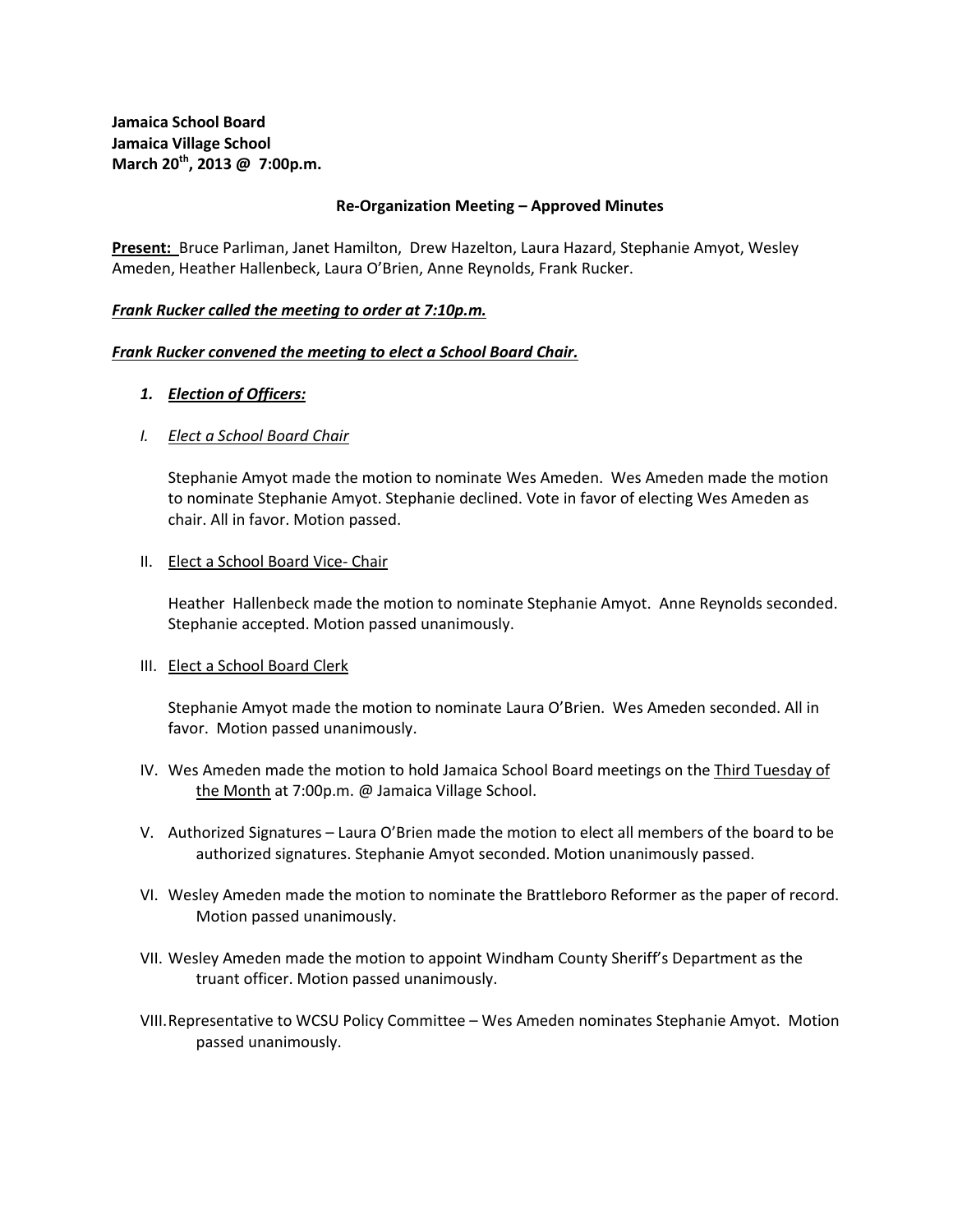- IX. Three voting Representatives on the WCSU Board of Directors Wes nominates Anne Reynolds. Stepanie Amyot seconds. Stephanie Amyot nominates Laura O'Brien. Wes Ameden seconds. Laura O'Brien nominates Stephanie Amyot. Wes seconds. All in favor. Motion passes unanimously; Anne Reynolds, Stephanie Amyot, and Laura O'Brien are the three voting representatives.
- X. Representative to WCSU Executive Committee Wes nominates Stephanie. Laura seconds. Passed by unanimous consent.
- XI. Representative to RED Study Committee Laura O'Brien nominates that Drew Hazelton stays on the RED Committee as a community member. Wesley seconded the motion. Drew requests involvement of the School Board. Stephanie nominates Wesley. Wesley accepts. Motion passed unanimously. Bruce Parliman will remain a voting member. Vote – All in favor of Wesley Amiden as the second voting member of the RED Committee. Motion passed unanimously.

# *2. Approval of Minutes/Pay Orders:*

*Minutes from Annual School District meeting minutes – Wes made the motion to accept the minutes as amended below. Stephanie seconded. All in favor. Motion passed. The minutes were signed.* 

*Amendment:*

*Under Article 7: "Note : There was public discussion regarding forming a Regional Education District."* 

*Wes made the motion to approve the minutes from February 20th, 2013. Laura seconded. All in favor. Motion passed.* 

*Wes made the motion to approve the below pay orders. Motion seconded. Motion passed unanimously.* 

| Pay Order #: | In the amount of: |
|--------------|-------------------|
| #47          | \$3,944.45        |
| #50          | \$24,934.15       |

### 3. **Public Comment:**

No public comments.

### **4. Principal's Report:**

See Laura's report.

- Needed to purchase a new dishwasher leaked on to new floor. Hopefully the bleach did not ruin the floor.
- Laura presented a powerpoint on Assessment at JVS.